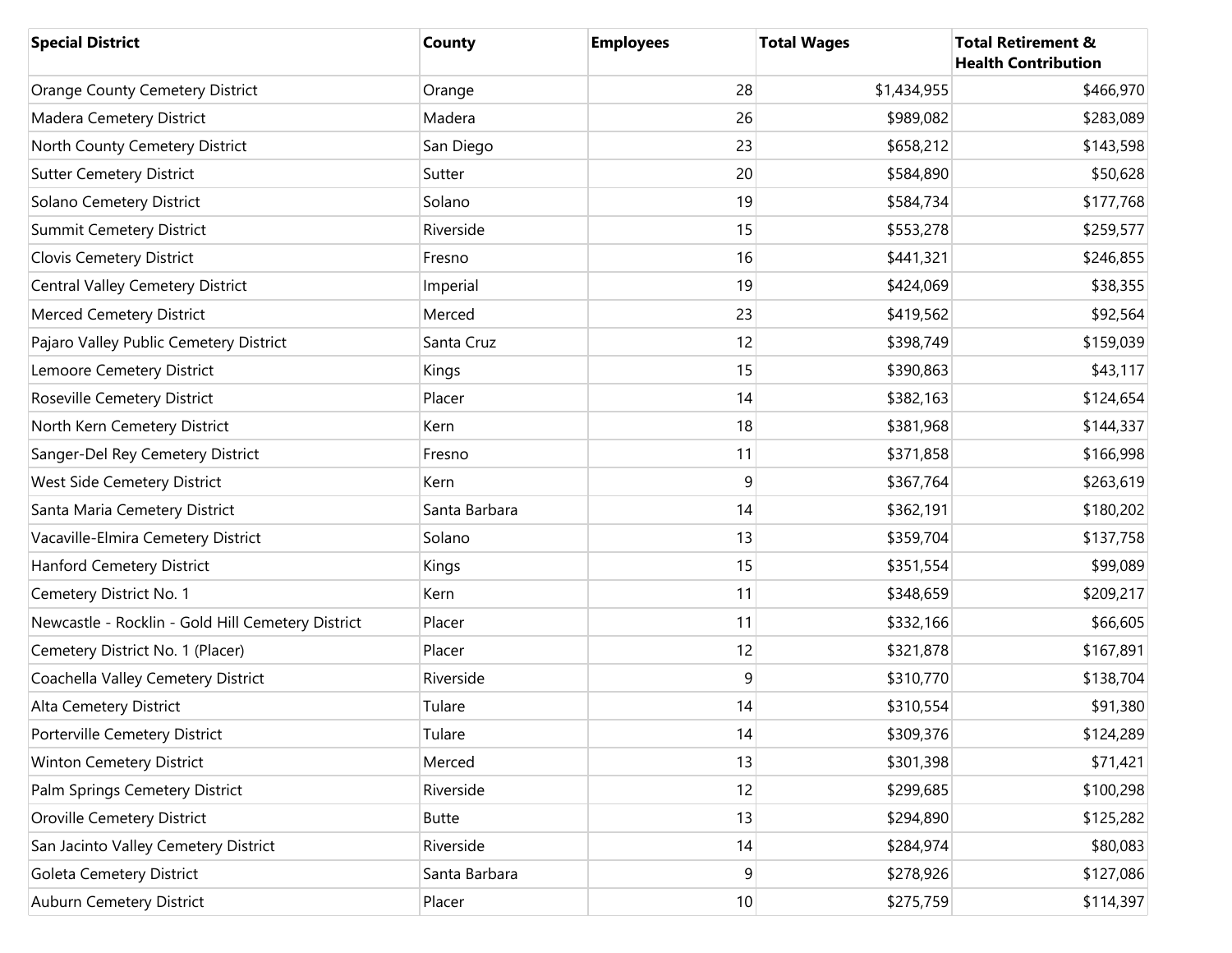| <b>Elsinore Valley Cemetery District</b>        | Riverside       | 11             | \$267,444 | \$96,807  |
|-------------------------------------------------|-----------------|----------------|-----------|-----------|
| <b>Tulare Cemetery District</b>                 | Tulare          | 13             | \$267,275 | \$108,165 |
| Pomerado Cemetery District                      | San Diego       | 10             | \$263,429 | \$135,869 |
| Selma Cemetery District                         | Fresno          | 12             | \$260,658 | \$23,112  |
| <b>Lompoc Cemetery District</b>                 | Santa Barbara   | 12             | \$260,508 | \$89,361  |
| Russian River Cemetery District                 | Mendocino       | 11             | \$249,370 | \$92,767  |
| <b>Tracy Cemetery District</b>                  | San Joaquin     | 15             | \$248,970 | \$59,245  |
| Visalia Cemetery District                       | Tulare          | 10             | \$246,413 | \$40,093  |
| Tehachapi Cemetery District                     | Kern            | 13             | \$240,377 | \$44,208  |
| Elk Grove-Cosumnes Cemetery District            | Sacramento      | 10             | \$234,276 | \$81,749  |
| <b>Sylvan Cemetery District</b>                 | Sacramento      | 13             | \$228,225 | \$100,943 |
| Artesia Cemetery District                       | Los Angeles     | 10             | \$226,654 | \$53,671  |
| <b>Shiloh Cemetery District</b>                 | Sonoma          | 10             | \$225,918 | \$92,124  |
| Davis Cemetery District                         | Yolo            | 11             | \$224,591 | \$66,904  |
| Byron - Brentwood - Knightsen Cemetery District | Contra Costa    | 10             | \$220,797 | \$111,156 |
| Fair Oaks Cemetery District                     | Sacramento      | 9              | \$218,193 | \$43,689  |
| Saratoga Cemetery District                      | Santa Clara     | 11             | \$218,059 | \$32,547  |
| <b>Barstow Cemetery District</b>                | San Bernardino  | 10             | \$212,016 | \$0       |
| Alamo-Lafayette Cemetery District               | Contra Costa    | 13             | \$211,558 | \$22,360  |
| <b>Riverview Cemetery District</b>              | Imperial        | 14             | \$211,203 | \$0       |
| Atascadero Cemetery District                    | San Luis Obispo | 8              | \$209,781 | \$47,355  |
| <b>Reedley Cemetery District</b>                | Fresno          | 12             | \$201,121 | \$90,215  |
| <b>Fowler Cemetery District</b>                 | Fresno          | 8              | \$195,885 | \$98,076  |
| South Kern Cemetery District                    | Kern            | 11             | \$195,601 | \$36,889  |
| <b>Gridley-Biggs Cemetery District</b>          | <b>Butte</b>    | 10             | \$191,679 | \$89,937  |
| Kingsburg Cemetery District                     | Fresno          | 8              | \$184,973 | \$89,024  |
| Silveyville Cemetery District                   | Solano          | 12             | \$176,582 | \$55,493  |
| <b>Orland Cemetery District</b>                 | Glenn           | $\overline{7}$ | \$176,135 | \$19,511  |
| Cayucos-Morro Bay Cemetery District             | San Luis Obispo | 6              | \$173,574 | \$88,397  |
| Arroyo Grande Cemetery District                 | San Luis Obispo | 6              | \$173,035 | \$55,318  |
| Lindsay - Strathmore Cemetery District          | Tulare          | 9              | \$172,342 | \$26,196  |
| Pioneer Cemetery District                       | Inyo            | 8 <sup>1</sup> | \$166,227 | \$10,853  |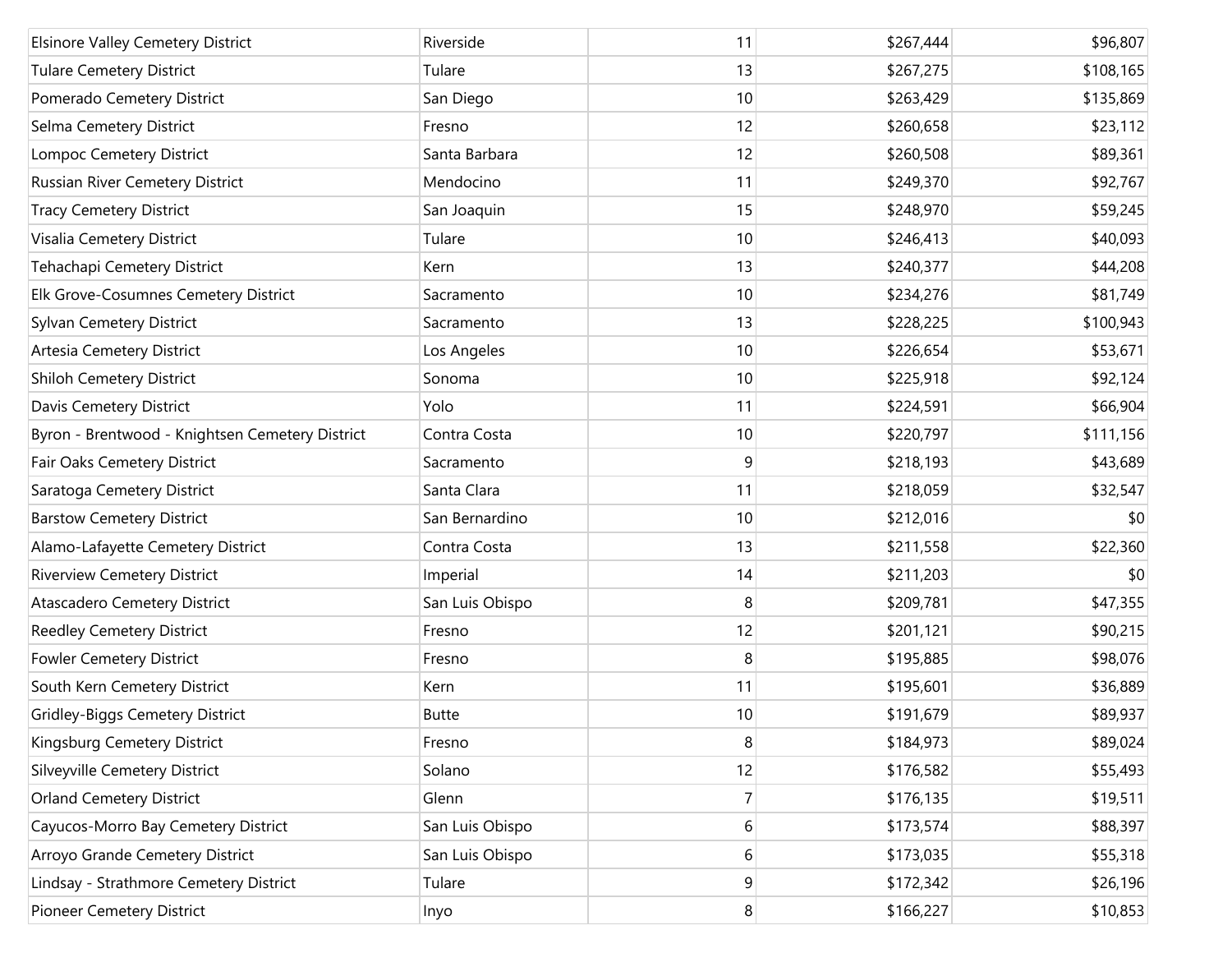| Happy Homestead Cemetery District       | El Dorado       | 7               | \$161,041 | \$67,768  |
|-----------------------------------------|-----------------|-----------------|-----------|-----------|
| Oak Hill Cemetery District              | Santa Barbara   | 6               | \$160,111 | \$103,939 |
| Temecula Cemetery District              | Riverside       | 12              | \$159,792 | \$76,061  |
| Nevada Cemetery District                | Nevada          | 9               | \$154,334 | \$82,382  |
| Paradise Cemetery District              | <b>Butte</b>    | 8               | \$151,334 | \$48,277  |
| Murrieta Valley Cemetery District       | Riverside       | 11              | \$150,836 | \$26,249  |
| Los Banos Cemetery District             | Merced          | 16              | \$150,409 | \$0       |
| Hills Ferry Cemetery District           | Stanislaus      | 6               | \$150,370 | \$115,170 |
| Carpinteria Cemetery District           | Santa Barbara   | 7               | \$146,861 | \$66,248  |
| Rio Vista - Montezuma Cemetery District | Solano          | 9               | \$142,393 | \$48,650  |
| Red Bluff Cemetery District             | Tehama          | 15              | \$140,954 | \$79,203  |
| Washington Colony Cemetery District     | Fresno          | 7               | \$137,804 | \$45,498  |
| <b>Willows Cemetery District</b>        | Glenn           | 6               | \$135,352 | \$71,510  |
| <b>Exeter Public Cemetery District</b>  | Tulare          | 7               | \$131,779 | \$28,884  |
| Parlier Cemetery District               | Fresno          | 12              | \$130,153 | \$17,934  |
| Antelope Valley Cemetery District       | Los Angeles     | 8               | \$125,932 | \$18,502  |
| Corning Cemetery District               | Tehama          | 10              | \$124,762 | \$0       |
| Galt-Arno Cemetery District             | Sacramento      | 11              | \$122,960 | \$12,750  |
| Twentynine Palms Cemetery District      | San Bernardino  | 9               | \$120,960 | \$34,340  |
| Chowchilla Cemetery District            | Madera          | 12              | \$120,770 | \$19,400  |
| Dos Palos Cemetery District             | Merced          | 12              | \$119,205 | \$16,121  |
| Patterson Cemetery District             | Stanislaus      | 8               | \$118,341 | \$32,475  |
| <b>Escalon Cemetery District</b>        | San Joaquin     | 7               | \$114,505 | \$0       |
| Palo Verde Cemetery District            | Riverside       | 8               | \$107,140 | \$0       |
| Ramona Cemetery District                | San Diego       | 6               | \$106,501 | \$63,678  |
| Little Lake Cemetery District           | Los Angeles     | 7               | \$102,958 | \$29,116  |
| Live Oak Cemetery District              | Sutter          | $\overline{9}$  | \$99,933  | \$6,035   |
| Oak Grove Cemetery District (Fresno)    | Fresno          | 8 <sup>°</sup>  | \$95,999  | \$28,938  |
| <b>Colusa Cemetery District</b>         | Colusa          | $\overline{9}$  | \$93,498  | \$24,354  |
| Cambria Cemetery District               | San Luis Obispo | 7               | \$91,708  | \$24,970  |
| Lower Lake Cemetery District            | Lake            | 10 <sup>1</sup> | \$91,255  | \$39,159  |
| Coalinga-Huron Cemetery District        | Fresno          | 8 <sup>°</sup>  | \$88,482  | \$20,169  |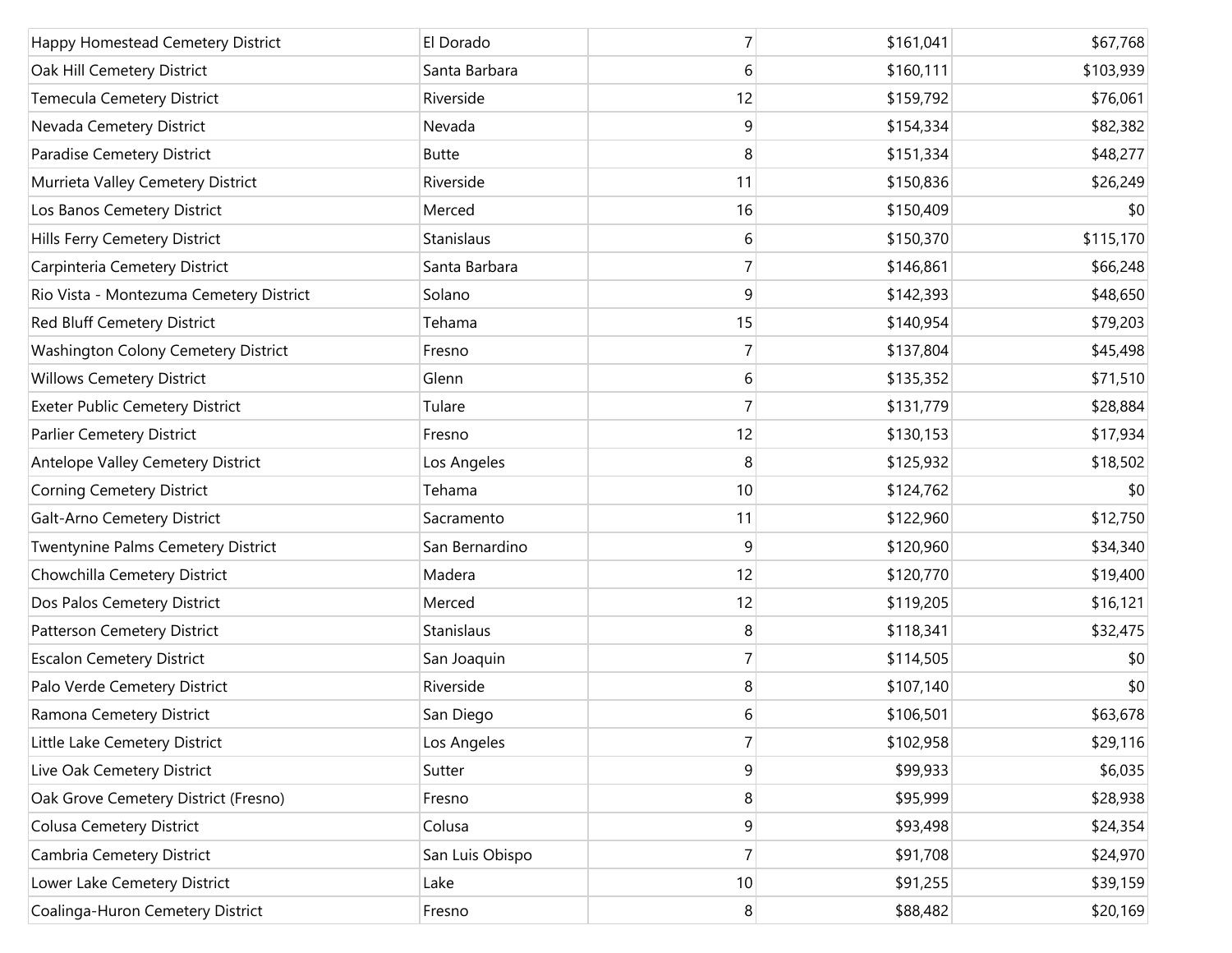| Quincy-La Porte Cemetery District                   | Plumas          | 7              | \$87,670 | \$19,678 |
|-----------------------------------------------------|-----------------|----------------|----------|----------|
| <b>Winters Cemetery District</b>                    | Yolo            | 8              | \$85,628 | \$21,643 |
| Kern River Valley Cemetery District                 | Kern            | 10             | \$85,599 | \$20,396 |
| King City Cemetery District                         | Monterey        | 11             | \$85,243 | \$32,954 |
| Shasta Valley Cemetery District                     | Siskiyou        | 7              | \$85,069 | \$16,711 |
| <b>Bardsdale Cemetery District</b>                  | Ventura         | 9              | \$82,558 | \$20,322 |
| East Kern Cemetery District                         | Kern            | 7              | \$80,376 | \$41,280 |
| <b>Colfax Cemetery District</b>                     | Placer          | 5              | \$78,133 | \$57,704 |
| <b>Woodlake Cemetery District</b>                   | Tulare          | 5              | \$78,099 | \$0      |
| Kelseyville Cemetery District                       | Lake            | 6              | \$77,376 | \$0      |
| Hartley Cemetery District                           | Lake            | 8              | \$76,590 | \$22,785 |
| <b>Burney Cemetery District</b>                     | Shasta          | 6              | \$74,373 | \$0      |
| Corcoran Cemetery District                          | Kings           | 7              | \$73,384 | \$26,319 |
| <b>Gonzales Cemetery District</b>                   | Monterey        | 8              | \$70,332 | \$0      |
| Plainsburg Cemetery District                        | Merced          | 7              | \$69,613 | \$0      |
| Woodville Cemetery District                         | Tulare          | 7              | \$68,580 | \$6,825  |
| San Miguel Cemetery District                        | San Luis Obispo | 7              | \$68,228 | \$0      |
| Fortuna Cemetery District                           | Humboldt        | 12             | \$64,027 | \$0      |
| <b>Soledad Cemetery District</b>                    | Monterey        | 12             | \$62,873 | \$700    |
| Los Angeles Harbor Area Cemetery District           | Los Angeles     | 7              | \$60,994 | \$19,799 |
| Castroville Cemetery District                       | Monterey        | 7              | \$58,923 | \$9,933  |
| <b>Williams Cemetery District</b>                   | Colusa          | 8              | \$58,563 | \$14,096 |
| Valley Center Cemetery District                     | San Diego       | 9              | \$56,167 | \$0      |
| <b>Greenfield Cemetery District</b>                 | Monterey        | 7              | \$56,052 | \$0      |
| Kimshew Cemetery District                           | <b>Butte</b>    | $\overline{7}$ | \$54,022 | \$5,952  |
| Anderson Cemetery District                          | Shasta          | 5              | \$53,476 | \$13,846 |
| Pine Grove Cemetery District                        | Shasta          | 10             | \$52,410 | \$0      |
| Millville Masonic and Odd Fellows Cemetery District | Shasta          | 5              | \$51,516 | \$7,898  |
| <b>Alturas Cemetery District</b>                    | Modoc           | 8              | \$49,613 | \$0      |
| <b>Chester Cemetery District</b>                    | Plumas          | 9              | \$49,045 | \$0      |
| <b>Altaville Cemetery District</b>                  | Calaveras       | $\overline{7}$ | \$47,230 | \$0      |
| Cottonwood Cemetery District (Shasta)               | Shasta          | 5 <sup>1</sup> | \$45,004 | \$1,316  |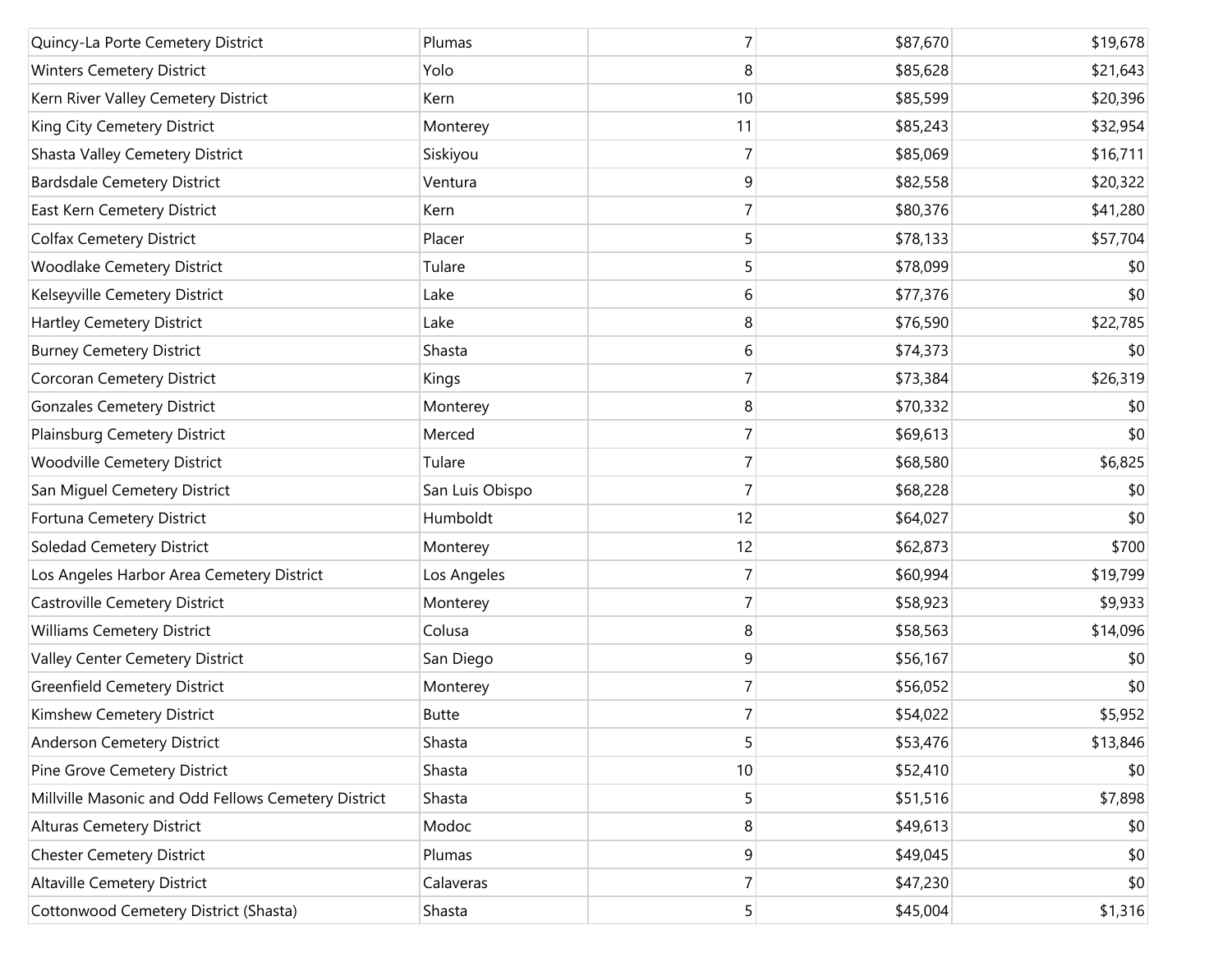| Fort Jones Cemetery District          | Siskiyou      | 7              | \$39,889 | \$0      |
|---------------------------------------|---------------|----------------|----------|----------|
| Truckee Cemetery District             | Nevada        | 9              | \$39,377 | \$0      |
| <b>Upper Lake Cemetery District</b>   | Lake          | 8              | \$38,370 | \$7,185  |
| <b>Fairview Cemetery District</b>     | Sutter        | 8              | \$36,566 | \$0      |
| Township No. 2 Cemetery District      | Amador        | 7              | \$36,314 | \$0      |
| Cemetery District of the Redwoods     | Mendocino     | 7              | \$34,492 | \$1,006  |
| <b>Hilmar Cemetery District</b>       | Merced        | 7              | \$33,100 | \$0      |
| <b>Guadalupe Cemetery District</b>    | Santa Barbara | 9              | \$32,562 | \$0      |
| Tipton-Pixley Cemetery District       | Tulare        | 6              | \$32,050 | \$29,140 |
| El Rancho Simi Cemetery District      | Ventura       | 7              | \$31,048 | \$0      |
| Halcumb Cemetery District             | Shasta        | 4              | \$30,000 | \$0      |
| Mt. Whitney Cemetery District         | Inyo          | 6              | \$28,878 | \$0      |
| Keystone Cemetery District            | Yuba          | 6              | \$27,680 | \$0      |
| Etna Cemetery District                | Siskiyou      | 7              | \$26,261 | \$0      |
| <b>Tehama Cemetery District</b>       | Tehama        | 4              | \$25,308 | \$7,450  |
| Anderson Valley Cemetery District     | Mendocino     | 7              | \$24,897 | \$0      |
| <b>Wheatland Cemetery District</b>    | Yuba          | 8              | \$23,841 | \$0      |
| <b>Carters Cemetery District</b>      | Tuolumne      | 7              | \$21,651 | \$0      |
| <b>Brownsville Cemetery District</b>  | Yuba          | 6              | \$21,350 | \$0      |
| Independence Cemetery District        | Inyo          | 6              | \$20,539 | \$0      |
| Peoria Cemetery District              | Yuba          | 5              | \$20,420 | \$0      |
| Merquin Cemetery District             | Merced        | 11             | \$17,890 | \$0      |
| Murphys Cemetery District             | Calaveras     | 6              | \$16,500 | \$0      |
| <b>Maxwell Cemetery District</b>      | Colusa        | 4              | \$16,195 | \$0      |
| Adin Cemetery District                | Modoc         | 5              | \$13,238 | \$0      |
| Hornbrook Cemetery District           | Siskiyou      | 6              | \$11,748 | \$0      |
| Mohawk Valley Cemetery District       | Plumas        | 4              | \$11,600 | \$0      |
| West Point Cemetery District          | Calaveras     | 4              | \$9,390  | \$0      |
| Covelo Cemetery District              | Mendocino     | $\overline{7}$ | \$8,700  | \$0      |
| Cedarville Cemetery District          | Modoc         | 4              | \$7,866  | \$0      |
| <b>Manton Cemetery District</b>       | Tehama        | 6              | \$7,400  | \$0      |
| Eshom Valley Public Cemetery District | Tulare        | 4              | \$7,300  | \$0      |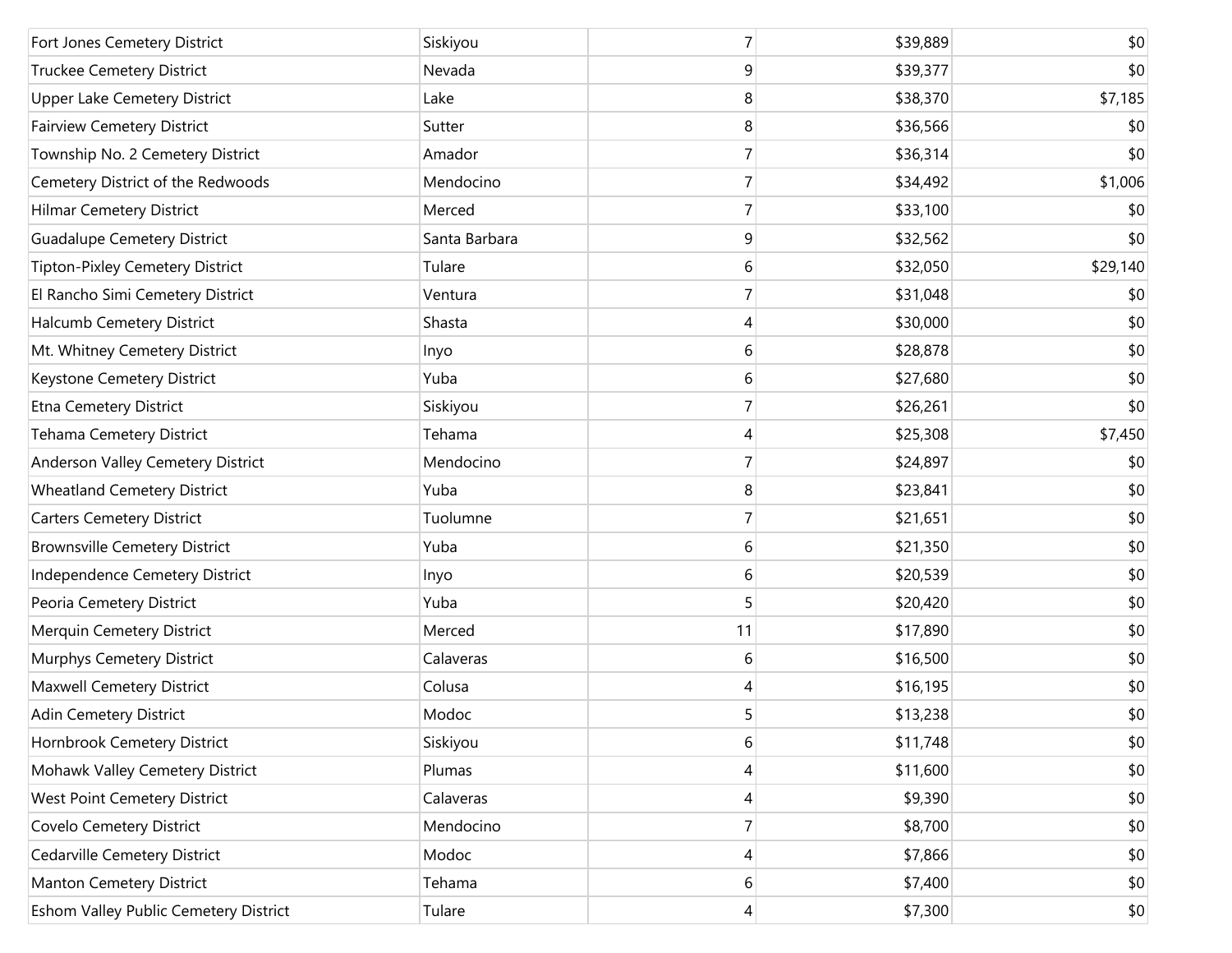| Likely Cemetery District                 | Modoc           | 4                       | \$7,300 | \$0 |
|------------------------------------------|-----------------|-------------------------|---------|-----|
| <b>Greenville Cemetery District</b>      | Plumas          | 4                       | \$7,079 | \$0 |
| Princeton Cemetery District              | Colusa          | 4                       | \$6,756 | \$0 |
| <b>Big Pine Cemetery District</b>        | Inyo            | 8                       | \$6,735 | \$0 |
| Portola Cemetery District                | Plumas          | 5                       | \$6,600 | \$0 |
| Paso Robles Cemetery District            | San Luis Obispo | 5                       | \$6,000 | \$0 |
| Cottonwood Cemetery District (Yolo)      | Yolo            | 4                       | \$5,891 | \$0 |
| Meadow Valley Cemetery District          | Plumas          | 5                       | \$5,725 | \$0 |
| Fall River Mills Cemetery District       | Shasta          | 5                       | \$5,400 | \$0 |
| Santa Margarita Cemetery District        | San Luis Obispo | 4                       | \$5,227 | \$0 |
| Paskenta Cemetery District               | Tehama          | 5                       | \$4,800 | \$0 |
| Lookout Cemetery District                | Modoc           | 4                       | \$4,550 | \$0 |
| Marvin-Chapel Cemetery District          | Glenn           | 4                       | \$4,431 | \$0 |
| Mendocino-Little River Cemetery District | Mendocino       | 6                       | \$4,200 | \$0 |
| Lake City Cemetery District              | Modoc           | 4                       | \$3,384 | \$0 |
| Vina Cemetery District                   | Tehama          | 4                       | \$3,300 | \$0 |
| Capay Cemetery District                  | Yolo            | 4                       | \$3,250 | \$0 |
| Eagleville Cemetery District             | Modoc           | 4                       | \$3,063 | \$0 |
| Taylorsville Cemetery District           | Plumas          | 6                       | \$2,880 | \$0 |
| Knights Landing Cemetery District        | Yolo            | 4                       | \$2,243 | \$0 |
| Ft. Bidwell Cemetery District            | Modoc           | 6                       | \$1,864 | \$0 |
| Smith River Cemetery District            | Del Norte       | 7                       | \$1,615 | \$0 |
| Elk Creek Cemetery District              | Glenn           | 5                       | \$900   | \$0 |
| Arbuckle Cemetery District               | Colusa          | 3                       | \$0     | \$0 |
| <b>Bangor Cemetery District</b>          | <b>Butte</b>    | 3                       | \$0     | \$0 |
| <b>Belle Mill Cemetery District</b>      | Tehama          | $\overline{3}$          | \$0     | \$0 |
| <b>Browns Valley Cemetery District</b>   | Yuba            | $\overline{\mathsf{3}}$ | \$0     | \$0 |
| Camptonville Cemetery District           | Yuba            | 5                       | \$0     | \$0 |
| Cemetery District No. 2                  | Sierra          | 5                       | \$0     | \$0 |
| Cemetery District No. 3                  | Sierra          | 5                       | \$0     | \$0 |
| Cemetery District No. 5                  | Sierra          | 5                       | \$0     | \$0 |
| Cholame Valley Cemetery District         | Monterey        | 3 <sup>2</sup>          | \$0     | \$0 |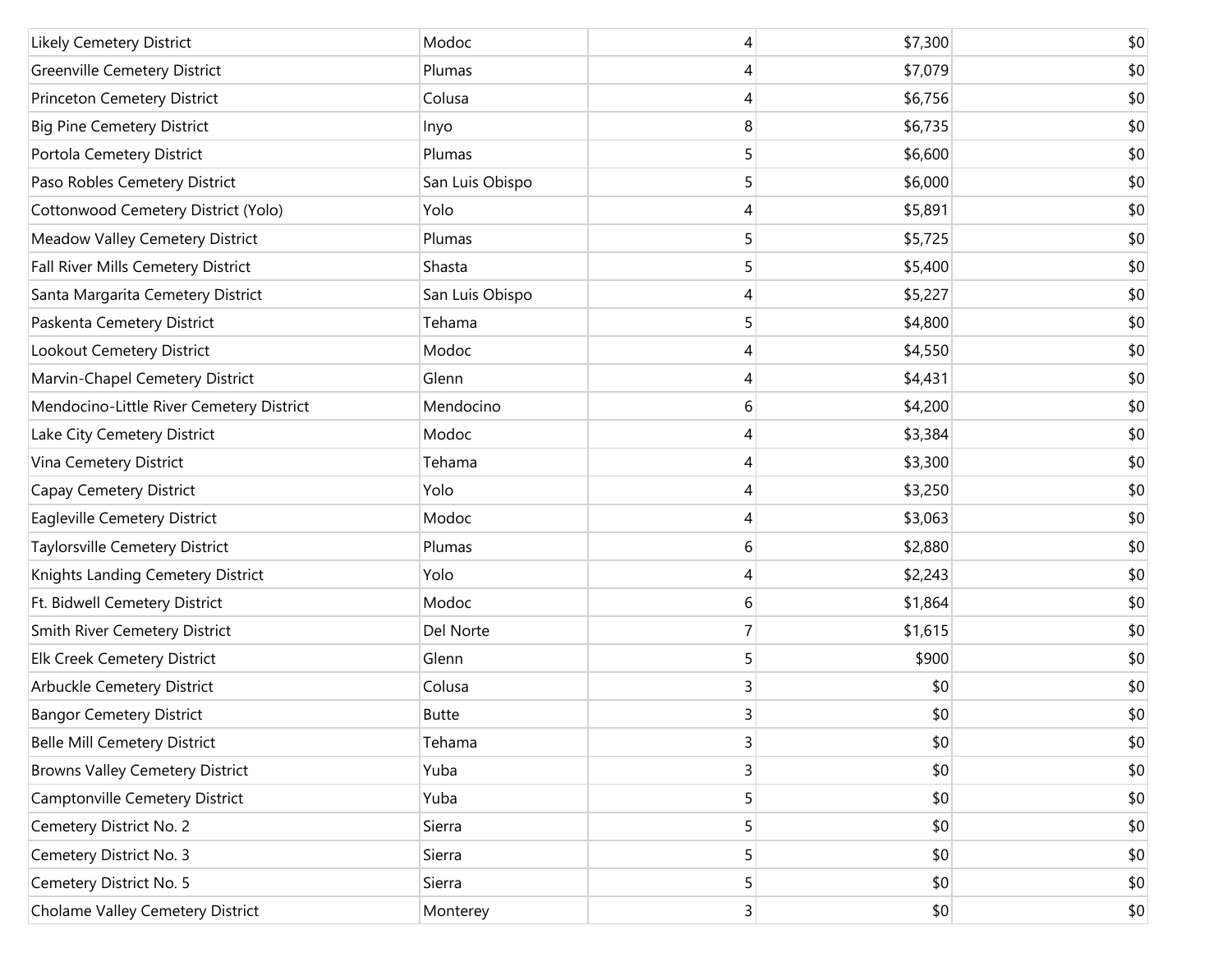| College City Cemetery District         | Colusa        | 5 | \$0 | \$0          |
|----------------------------------------|---------------|---|-----|--------------|
| Columbia Cemetery District             | Tuolumne      | 5 | \$0 | \$0          |
| Copperopolis Cemetery District         | Calaveras     | 4 | \$0 | \$0          |
| <b>Crescent Mills Cemetery</b>         | Plumas        | 3 | \$0 | \$0          |
| Cromberg Cemetery District             | Plumas        | 3 | \$0 | \$0          |
| <b>Cypress Hill Cemetery District</b>  | Colusa        | 3 | \$0 | \$0          |
| Davis Creek Cemetery District          | Modoc         | 3 | \$0 | \$0          |
| Downey Cemetery District               | Los Angeles   | 3 | \$0 | \$0          |
| Dunlap Cemetery District               | Fresno        | 3 | \$0 | \$0          |
| <b>German Cemetery District</b>        | Glenn         | 5 | \$0 | \$0          |
| <b>Glenbrook Cemetery District</b>     | Lake          | 5 | \$0 | \$0          |
| <b>Grand Island Cemetery District</b>  | Colusa        | 3 | \$0 | \$0          |
| <b>Green Valley Cemetery District</b>  | Sonoma        | 3 | \$0 | \$0          |
| Happy Camp Cemetery District           | Siskiyou      | 5 | \$0 | \$0          |
| <b>Hopland Cemetery District</b>       | Mendocino     | 6 | \$0 | \$0          |
| Jamestown Cemetery District            | Tuolumne      | 5 | \$0 | \$0          |
| Kelsey Cemetery District               | El Dorado     | 5 | \$0 | \$0          |
| Kirkwood Cemetery District             | Tehama        | 3 | \$0 | \$0          |
| Knights Ferry Cemetery District        | Stanislaus    | 3 | \$0 | \$0          |
| Lakeview Cemetery District             | Siskiyou      | 3 | \$0 | \$0          |
| Los Alamos Cemetery District           | Santa Barbara | 3 | \$0 | \$0          |
| Los Molinos Cemetery District          | Tehama        | 3 | \$0 | \$0          |
| Marys Cemetery District                | Yolo          | 3 | \$0 | \$0          |
| Middletown Cemetery District           | Lake          | 5 | \$0 | \$0          |
| Mokelumne Hill Cemetery District       | Calaveras     | 3 | \$0 | \$0          |
| Newville Cemetery District             | Glenn         | 3 | \$0 | \$0          |
| Nicolaus Cemetery District             | Sutter        | 3 | \$0 | \$0          |
| Oak Grove Cemetery District (Tuolumne) | Tuolumne      | 5 | \$0 | \$0          |
| Petrolia Cemetery District             | Humboldt      | 5 | \$0 | \$0          |
| <b>Picard Cemetery District</b>        | Siskiyou      | 3 | \$0 | \$0          |
| Pine Creek Cemetery District           | <b>Butte</b>  | 3 | \$0 | \$0          |
| Piru Cemetery District                 | Ventura       | 5 | \$0 | $ 10\rangle$ |